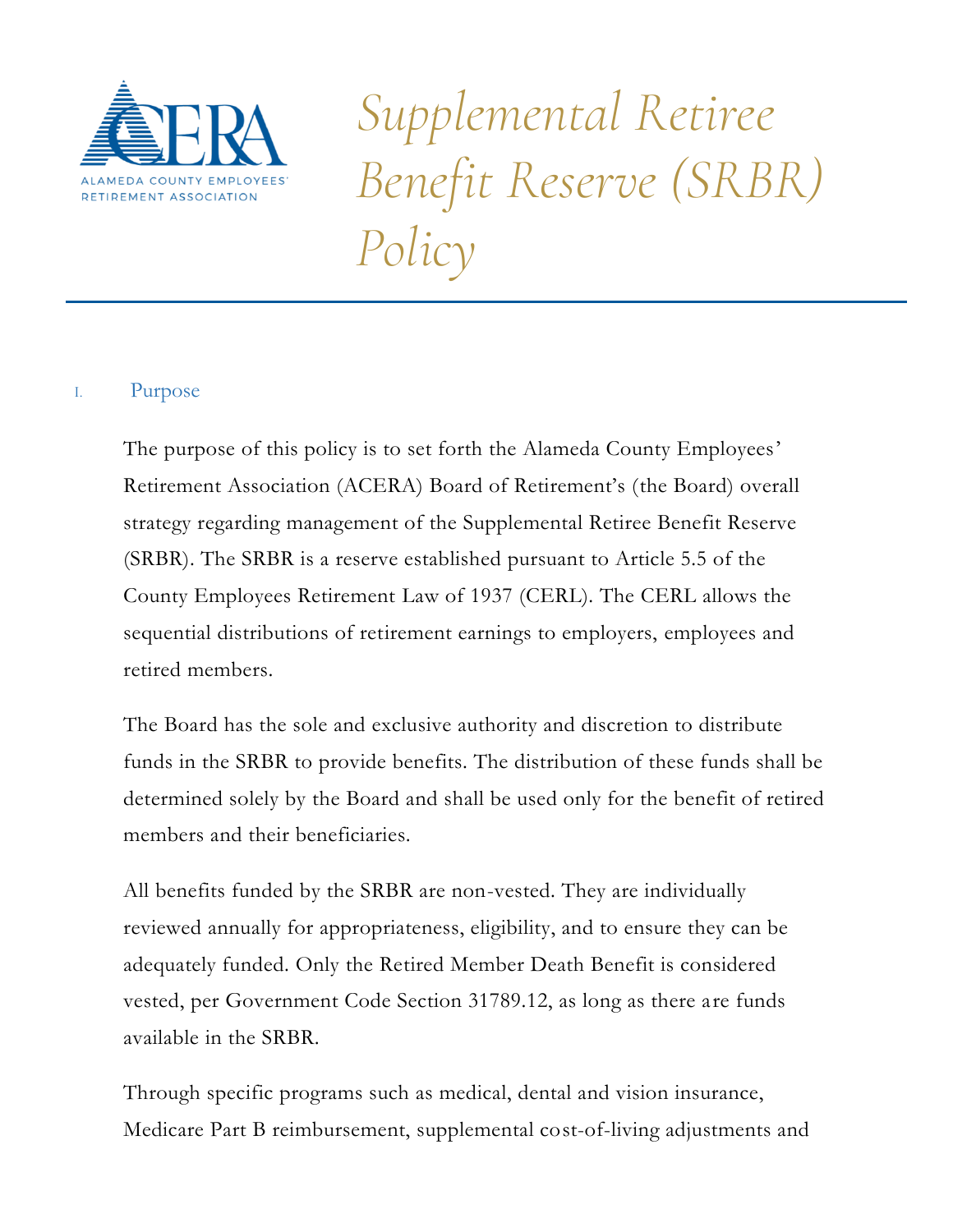death benefits, the Board may provide benefits to eligible retired members and their beneficiaries.

In designing and administering these programs, the Board may provide adequate funding, maximize the tax-efficiency of benefits to recipients in accordance with 401(h) regulations, provide participants' access to medical care, and minimize the impact of inflation on retirement allowances over time.

## II. Program Objectives

A. Through the achievement of long term investment goals, provide for the long-term consistent payment and adequate funding of all SRBR benefits.

B. Annually assess, review, analyze and determine the ability to provide each benefit, at the discretion of the Board. Generally, benefits are subject to modification or elimination by the Board at any time with adequate notice. Should Objective A. not be met and the SRBR ever be depleted, benefits will cease.

C. Determine eligibility for benefits, and make benefits available to eligible retired members. This does not mean that benefits will be distributed on a "per capita" basis, but simply that access to SRBR benefits will not be denied on the basis of protected status (e.g., race, sex, etc.) or place of residence.

D. Determine and administer payments made on behalf of eligible retired members to ACERA medical insurance coverage programs on a basis that is proportional to service with ACERA. The maximum contribution will be paid to those retired members with 20 years or more of qualified ACERA service credit, and members awarded a service connected disability retirement.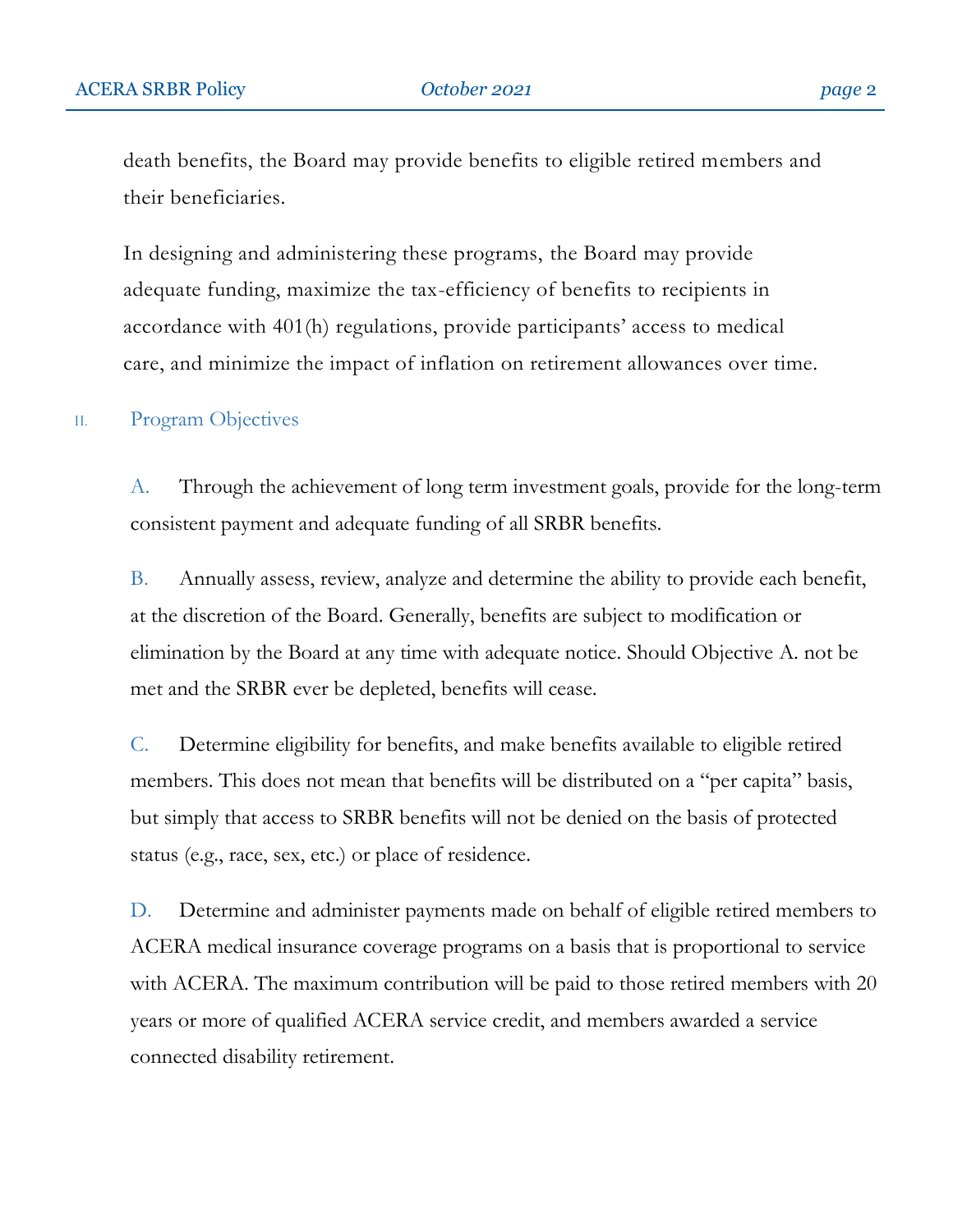E. Structure dental and vision programs to minimize adverse selection through the mandatory enrollment of all eligible retired members.

F. Structure supplemental cost-of-living programs so as to benefit those members who have suffered the greatest erosion of their purchasing power, in a manner that sustains the ability to do so projected into the future.

G. Administer the SRBR program in accordance with the provisions of the applicable laws. Net earnings, account crediting, benefit costing and funding adequacy are to be determined according to law and using the same assumptions utilized by the Board for account administration and actuarial purposes or assumptions consistent with those activities.

## III. Supplemental Cost-of-Living

ACERA provides two different cost-of-living (COLA) allowances: 1) the Basic COLA, which is based on statute and is paid from the pension fund; and 2) the Supplemental COLA, which is paid for from the SRBR. Any changes made to the Basic COLA, which require no further approval, shall be effective April 1 and payable with the warrant issued at the end of April.

In addition to the statutory Basic COLA, ACERA may pay a Supplemental COLA, which provides a supplemental monthly payment designed to preserve 85% of the purchasing power of ACERA retired members and beneficiaries as calculated by the actuary pursuant to the methodology described in Government Code Section 31870.

The Board shall review the ACERA COLA program each year and shall normally make any adjustments or recommendations at its February meeting.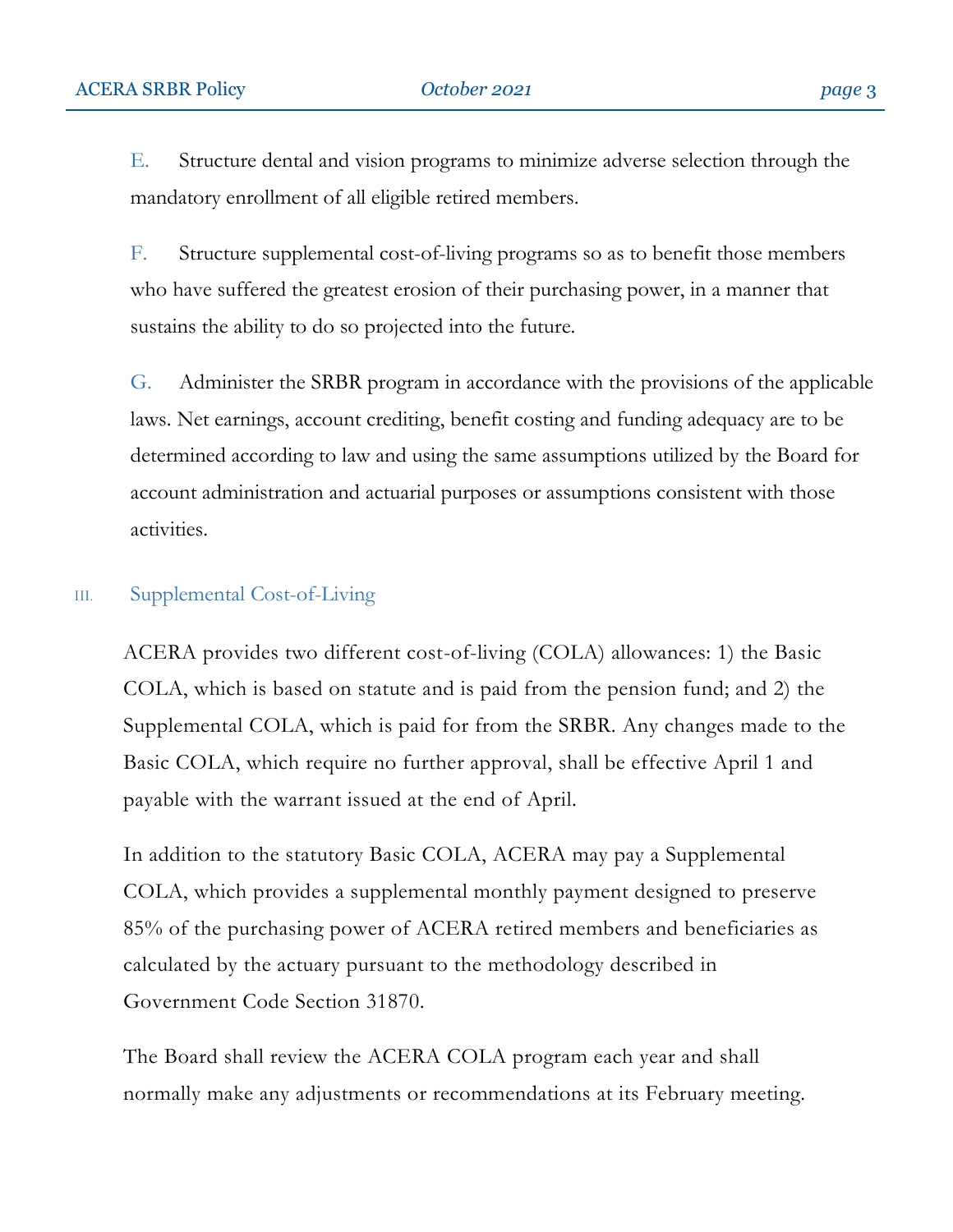## IV. Implicit Subsidy

The Board believes that the ability of retired members to continue to participate in the County of Alameda (County)-sponsored medical benefit plans following retirement is a critical factor in maintaining a reasonable postretirement quality of life.

The Board recognizes that continued retired member participation increases the cost to the plan sponsors and members. In times of fiscal difficulty, this additional cost may create pressures which may impact the participation of retired members in County-sponsored medical insurance plans.

The Board finds that the use of SRBR funds to support the ability of retired members to participate in the County-sponsored medical insurance plans is an appropriate use of the reserve benefiting retired members, dependents, and beneficiaries.

## V. Current Benefit Guidelines

In allocating the funds available through the SRBR, the Board will be guided by the following program guidelines:

- A. Medical Insurance Benefits
	- 1. The Board shall review the ACERA retired member medical insurance program each year and shall, at the appropriate meeting, make any adjustments. Any change in medical insurance contribution amounts, out-of-area reimbursement amounts or Medicare Part B premium reimbursement amounts will be effective with the warrants issued at the end of the next January.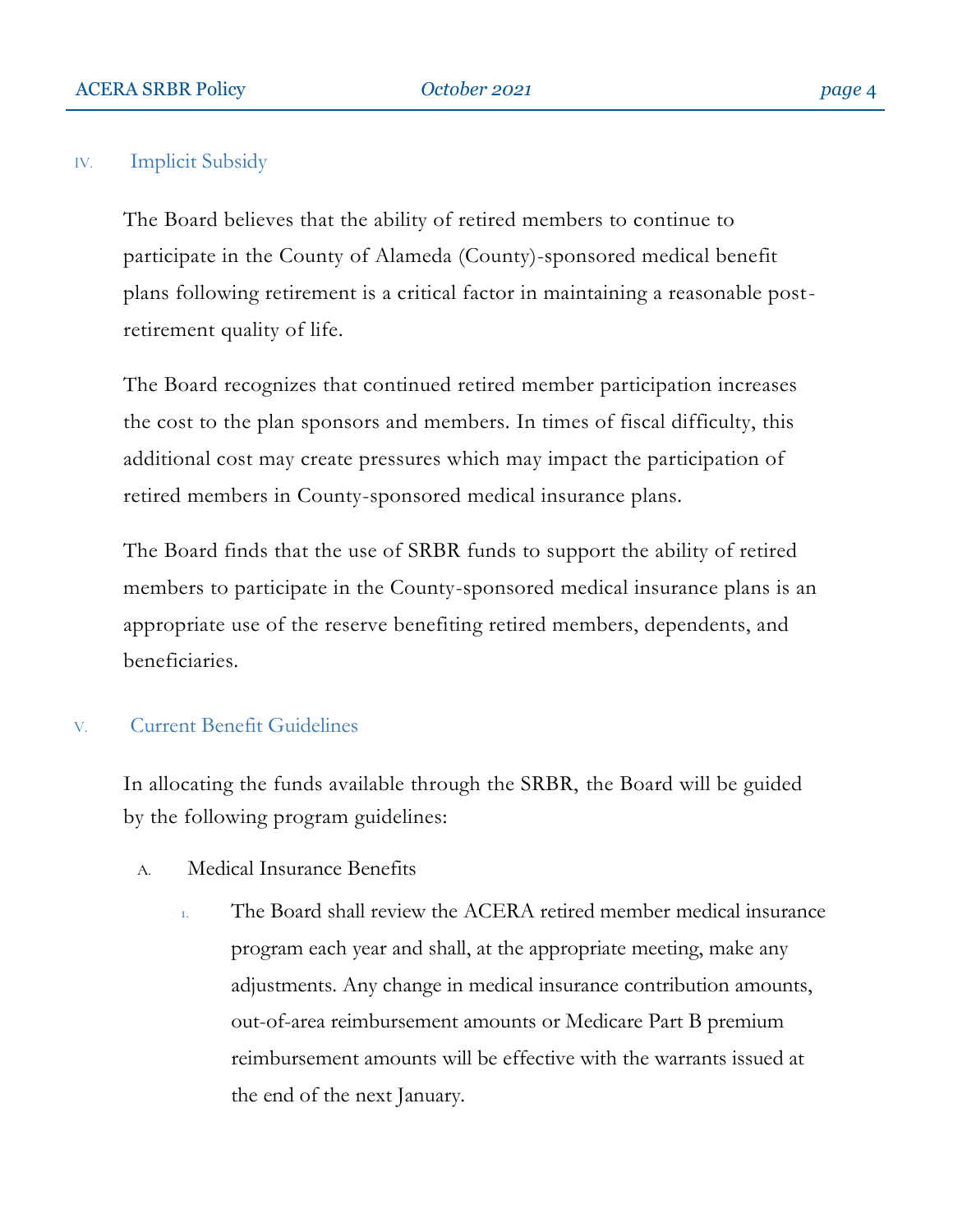- 2. To the extent possible, all medical insurance benefits will be paid through a 401(h) account exchange with participating employers in order to minimize the tax consequences for ACERA members.
- B. Any Board changes to the current ACERA SRBR benefit levels will take into consideration the advice of ACERA's actuary, legal counsel, tax counsel, active and retired employees and their representatives, employers and/or consultants as may be advisable.
- C. The Board retains the authority to add or delete programs or modify this Policy or these guidelines at any time, following public notice.

## VI. Long Term Goal Funding Policy

It is the intent of the Board to closely monitor the expenditures and contributions to the SRBR.

The Board will monitor the long-term funding implications of all of the existing programs, which provide benefits outlined in this Policy and any others that may be appropriate.

In managing the relationship between assets and liabilities, the Board shall manage approved SRBR benefits with a goal towards meeting the projected liabilities of the fund over a 15-year period, as determined by the actuary. If it is reported that current SRBR programs, which provide benefits, will not sustain for 15 years, benefit adjustments may be made based on the amount of funds needed in order to attain a prolonged lifespan of the fund without causing undue harm to beneficiaries.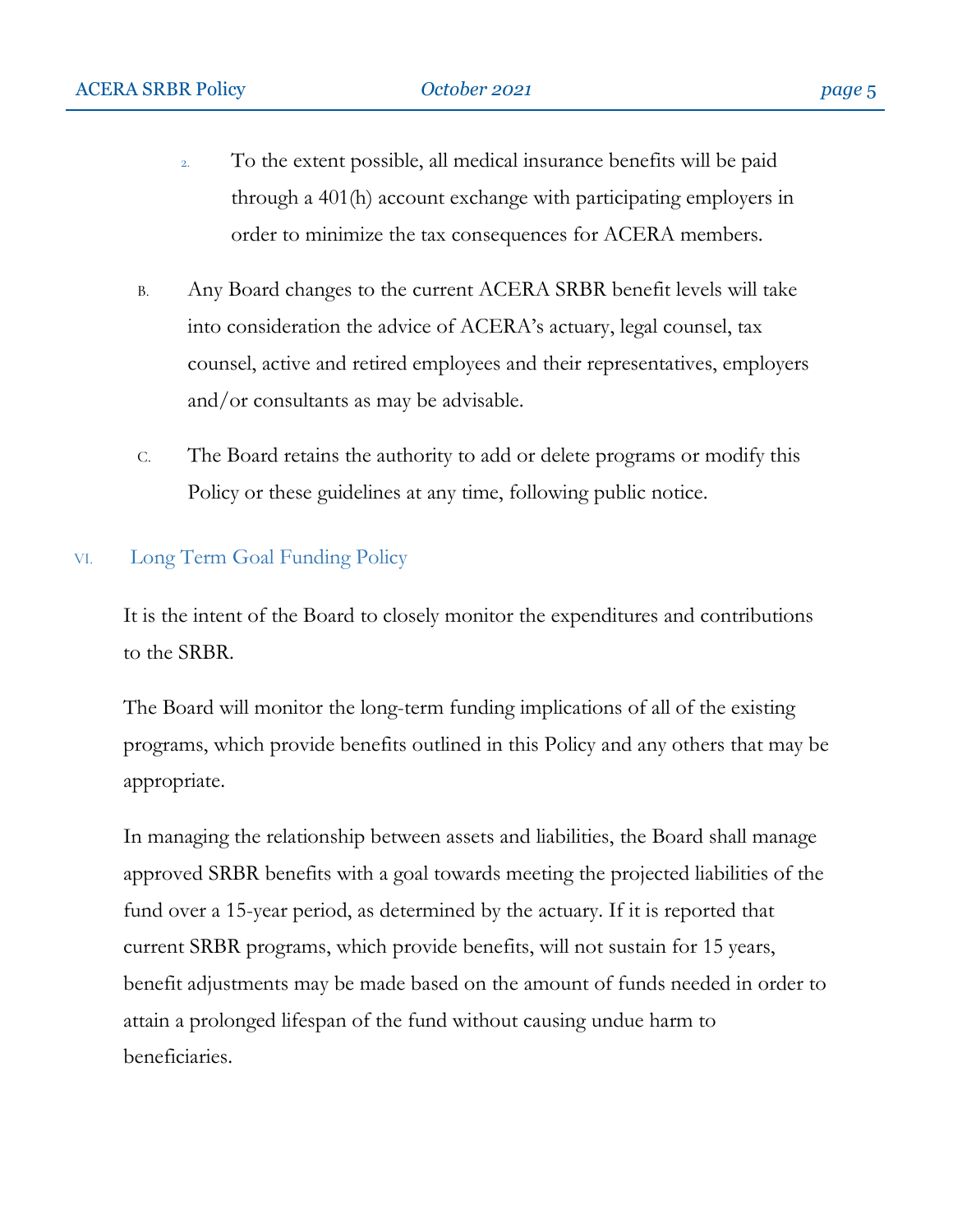#### VII. Priority of Funding

In the event the Board, in its opinion, determines that the assets available in the SRBR are, at any point, insufficient to fund the projected liabilities of all of the benefits approved by the Board, then available SRBR assets shall be used to fund benefits in accordance with the following priorities:

A. Category I

First priority for funding shall be given to the following Category I benefits:

- 1. Retired Member Death Benefit
- 2. ACERA Monthly Medical Allowance
- 3. Supplemental Cost-of-Living Benefit
- 4. Medicare Part B Premium Reimbursement
- 5. Employer Reimbursement for Implicit Subsidy

If it becomes necessary to prioritize or allocate funds among Category I or Category II benefits, the Board shall make that determination when required.

B. Category II

Category II benefits shall be funded only when the Board, in its opinion, believes that adequate assets are available to fund the projected liabilities of all Category I benefits and additional assets remain to fund some or all of the following Category II benefits:

- 1. Dental Care Coverage Contribution
- 2. Vision Care Coverage Contribution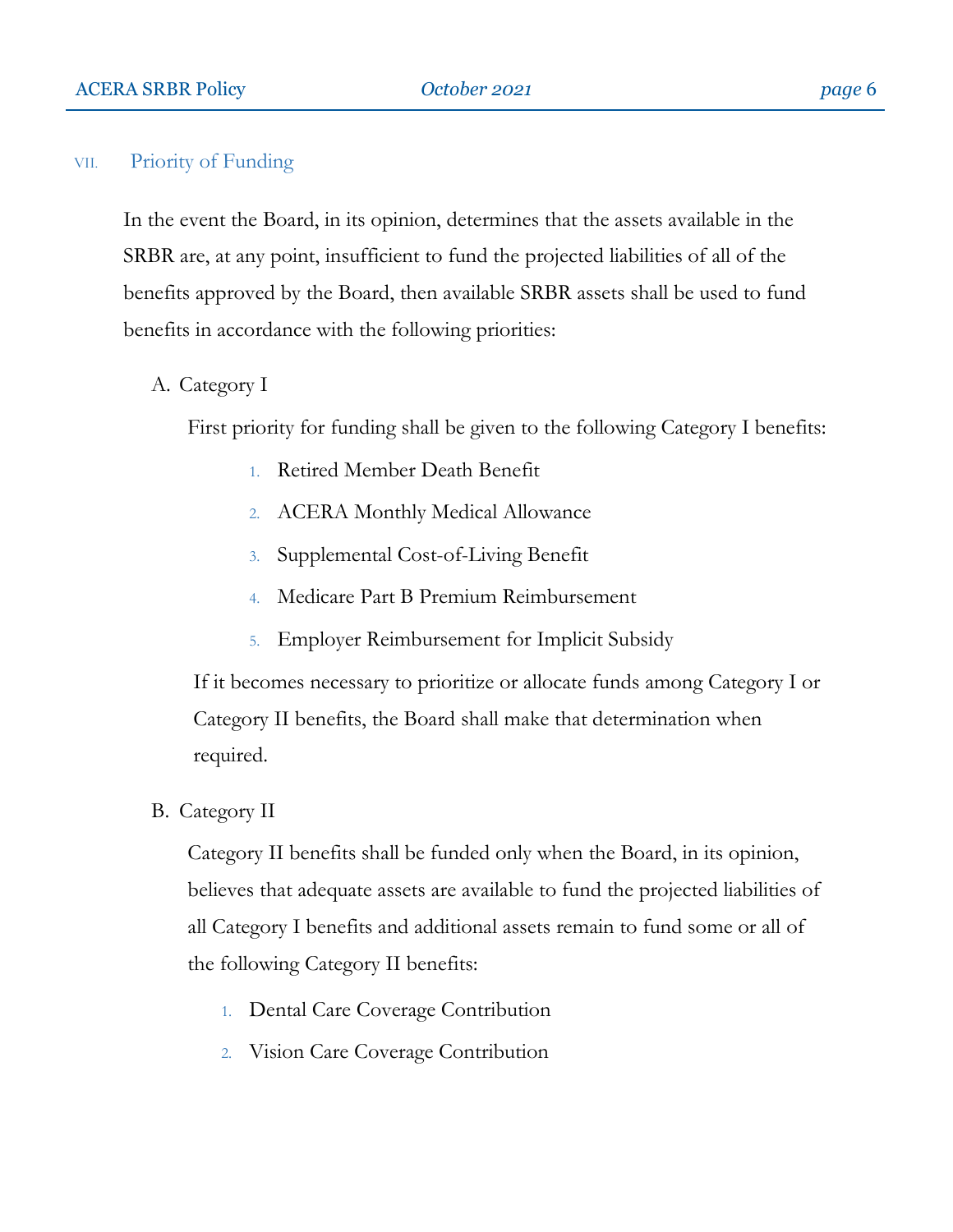If it becomes necessary to prioritize or allocate funds among Category I or Category II benefits, the Board shall make that determination when required.

## VIII. Policy Review

The Retirees Committee shall review the SRBR Policy at least every two years to ensure it remains relevant, accurate and appropriate.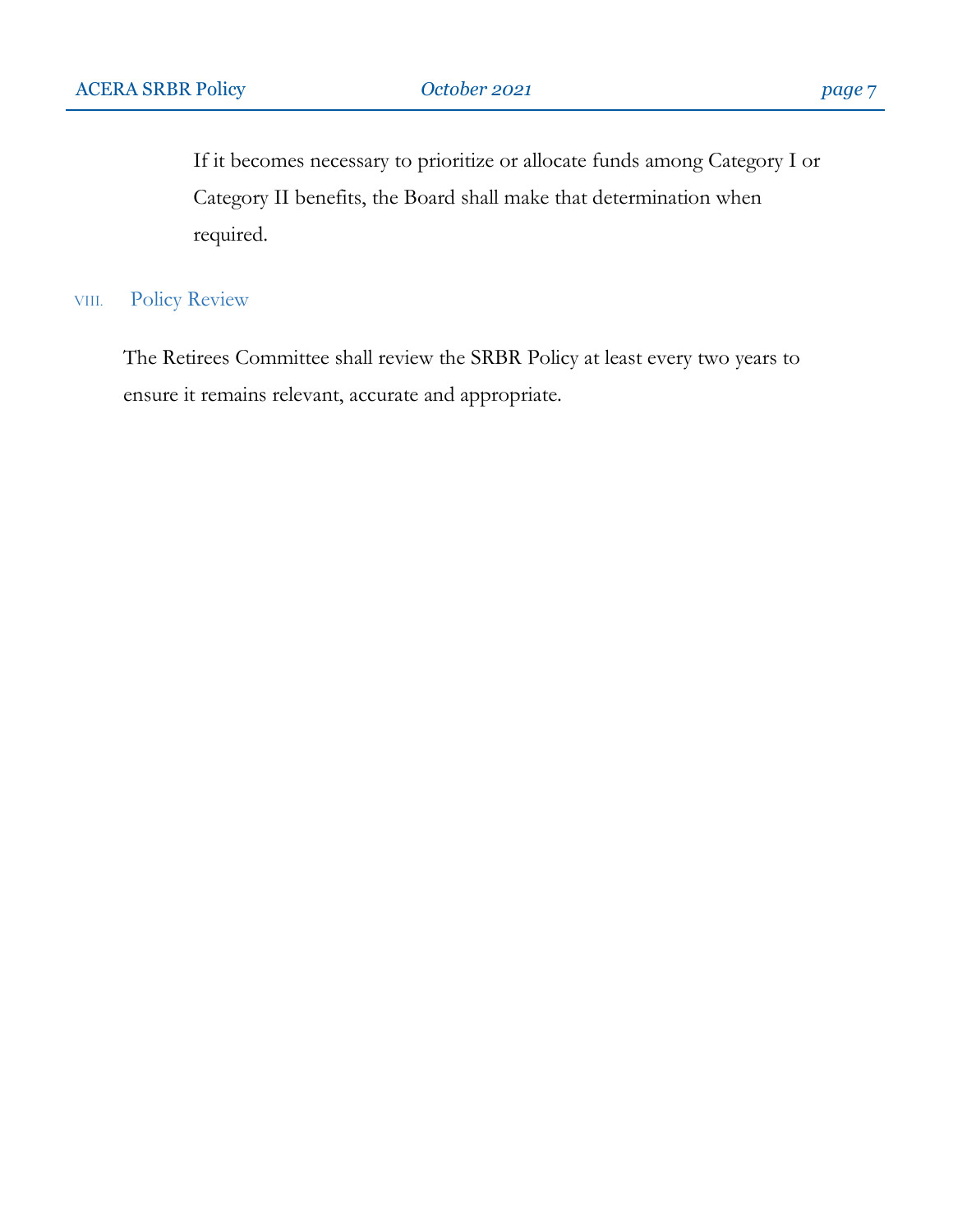## **Current Benefits**

The following benefits have been approved by the Board provided that sufficient funds are available. This is a general description of the benefit elements including eligibility requirements for each benefit. If there is any conflict with the CERL or formal Board actions, the CERL or those actions prevail.

## **Category I**

 $\overline{a}$ 

## RETIRED MEMBER DEATH BENEFIT

Eligibility: Beneficiaries of ACERA retired members. There is no minimum ACERA service credit requirement for this benefit.

Benefit Amount: A one-time payment of \$1,000 will be paid upon the death of an ACERA retired member, if that member retired from ACERA as their last employer. If a reciprocal agency was the last employer and that agency pays less than a \$1,000 death benefit, ACERA will supplement that benefit at a level which ensures the reciprocal retired member will receive a \$1,000 death benefit when considering the amount of death benefit paid by all reciprocal retirement systems combined.

Effective Date: January 1, 2013<sup>1</sup>

## MONTHLY MEDICAL ALLOWANCE

Eligibility: Retired members with 10 or more years of ACERA service credit or members retired based on service connected disability benefits. See chart on page 9 for years of service structure.

*1The Board adopted Government Code Section 31789.12 in 1992*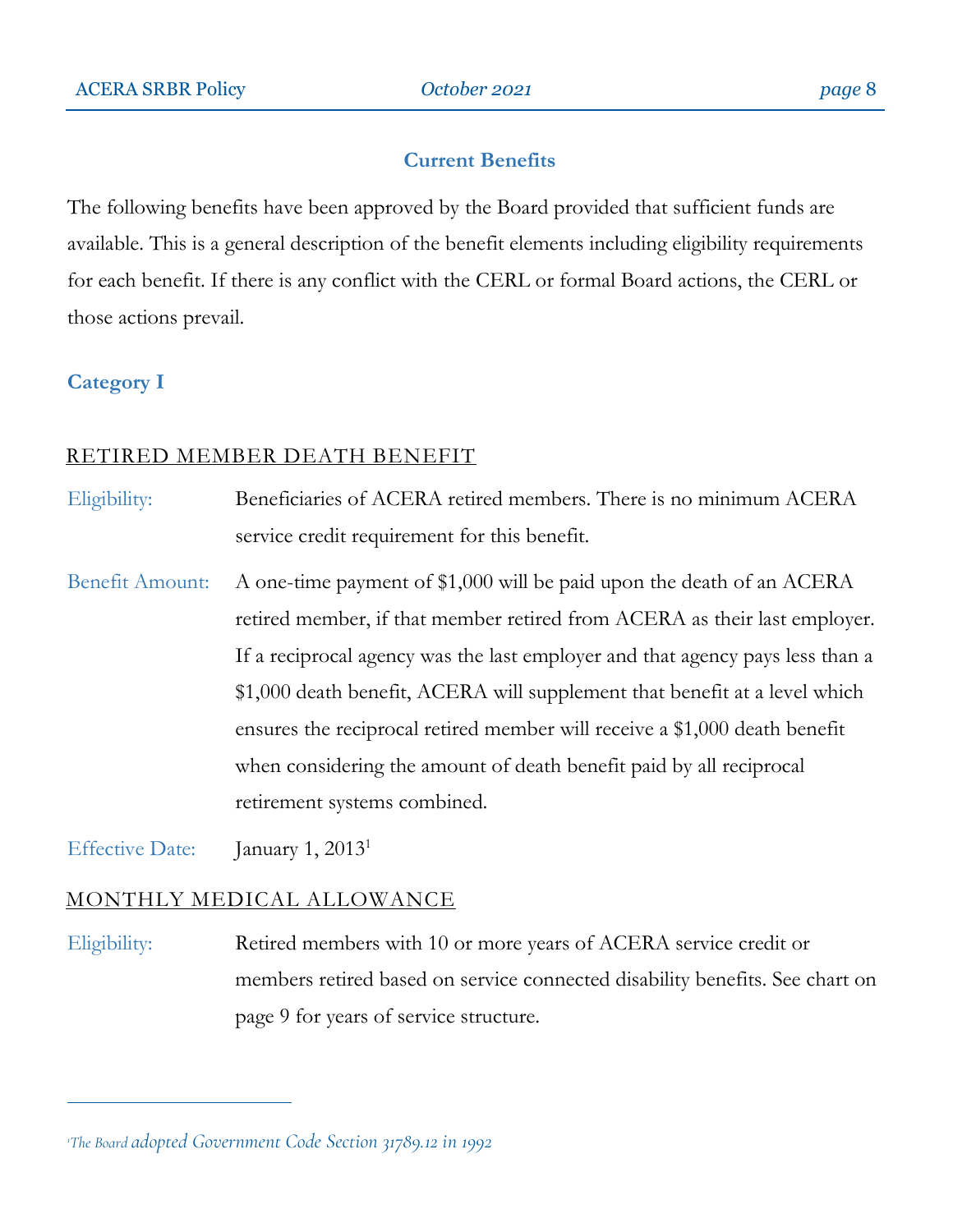#### Benefit Amount: **GROUP PLANS**

A Monthly Medical Allowance (MMA) is paid towards a retired member's medical plan premium when enrolled in an ACERA-sponsored group medical plan. The MMA is based on an amount determined by the Board. The maximum MMA amount is limited to the single-party premium or one hundred percent (100%) of the MMA amount, whichever is lower, for a retired member with 20 or more years of ACERA service credit or a retired member receiving service connected disability benefits. The amount is prorated for retired members with less than 20 years of ACERA service credit. Plan premium costs that exceed the contribution are deducted from the retired member's monthly retirement allowance. Premium costs for enrolled dependents are deducted from the retired member's monthly allowance.

## **INDIVIDUAL PLANS FOR EARLY (NON-MEDICARE) RETIREES LIVING OUTSIDE THE HMO SERVICE AREA (Effective January 1, 2016)**

A Monthly Medical Allowance (MMA) is provided to eligible retired members as reimbursement for medical plan costs when they are enrolled in an Individual Plan through the Health Exchange. The reimbursement is paid to the eligible retired member by the Exchange through a Health Reimbursement Account (HRA). The MMA is set as a monthly amount based on years of ACERA service credit. Reimbursements may be made for premiums, co-pays and deductibles.

In order to be eligible to receive this category of MMA, the retiree must live outside the ACERA-sponsored medical plan HMO service areas.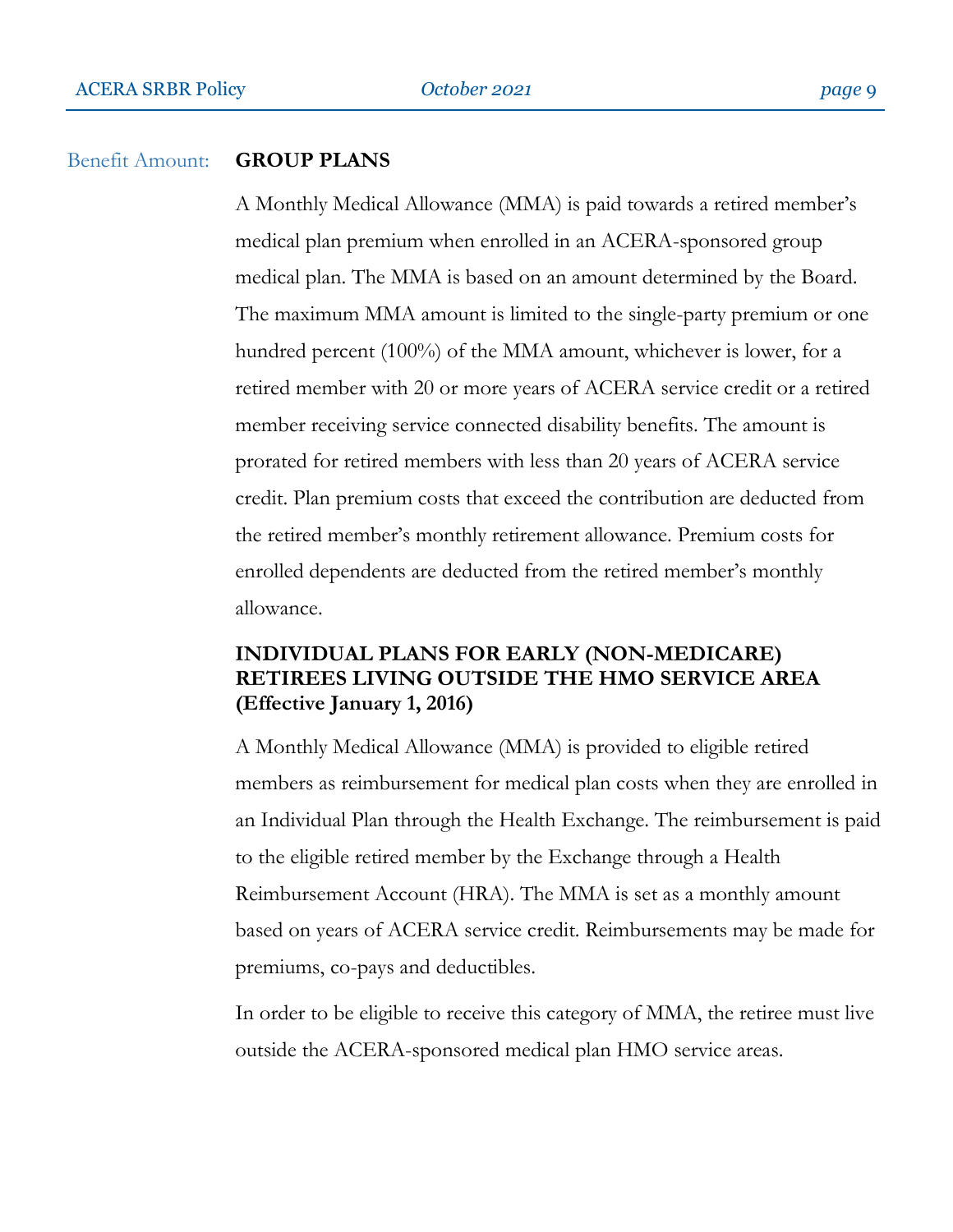Retired members enrolled in the Health Exchange, who return to work for a participating employer, lose eligibility for reimbursements during the period of employment based on Federal regulations.

## **INDIVIDUAL PLANS FOR MEDICARE ELIGIBLE RETIREES**

A Monthly Medical Allowance (MMA) is provided to eligible retired members as reimbursement for medical plan costs when they are enrolled in an Individual Plan through the Medicare Exchange. The reimbursement is paid to the eligible retired member by the Exchange through a Health Reimbursement Account (HRA). The MMA is set as a monthly amount based on years of ACERA service credit. Reimbursements may be made for premiums, co-pays and deductibles.

Retired members enrolled in the Medicare Exchange, who return to work for a participating employer, lose eligibility for reimbursements during the period of employment based on Federal regulations.

## **YEARS OF ACERA SERVICE CREDIT STRUCTURE FOR MMA**

The chart below demonstrates the percentage of MMA provided to eligible retired members in group plans and individual plans. Service connected disability recipients are eligible for the 20 + years of ACERA service credit contribution level.

| YEARS OF ACERA<br><b>SERVICE CREDIT</b> | <b>CONTRIBUTION</b><br>PERCENTAGE UP TO |
|-----------------------------------------|-----------------------------------------|
| $20 +$                                  | $100\%$                                 |
| 15 through 19                           | 75%                                     |
| 10 through 14                           | 50%                                     |
| Under 10                                | $0\%$                                   |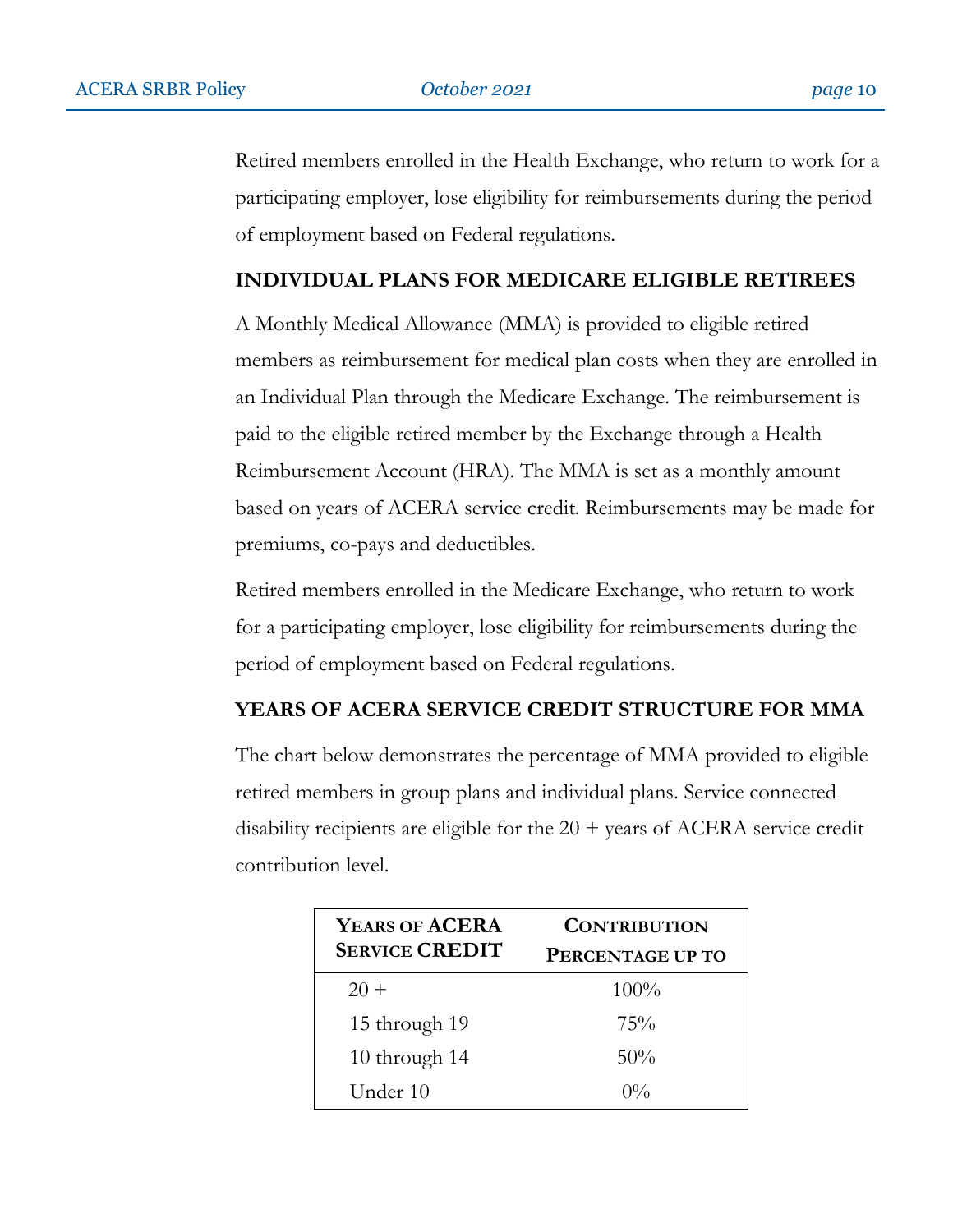## SUPPLEMENTAL COST-OF-LIVING BENEFIT

Eligibility: Retired members of ACERA or their surviving beneficiaries who are receiving an ACERA allowance, and whose purchasing power, as measured by the Consumer Price Index (CPI), has eroded by 15% or more as defined by the CERL. There is no minimum ACERA service credit requirement for this benefit.

Benefit Amount: As determined by the above formula. Effective Date: April 1, 1999 for 1999 COLA Year (To be paid with the warrant issued at the end of April)

#### MEDICARE PART B PREMIUM REIMBURSEMENT

| Eligibility: | Retired members with 10 years or more of ACERA service credit or          |
|--------------|---------------------------------------------------------------------------|
|              | members retired based on service connected disability who are enrolled in |
|              | Medicare Part B.                                                          |
|              |                                                                           |

Benefit Amount: Lowest Standard Medicare Part B premium amount Effective Date: January 1, 1999 (Requires proof of Medicare Part B enrollment to be provided to ACERA)

#### EMPLOYER REIMBURSEMENT FOR IMPLICIT SUBSIDY

| Eligibility:           | Any ACERA employer providing medical benefits coverage to ACERA                                                                               |
|------------------------|-----------------------------------------------------------------------------------------------------------------------------------------------|
|                        | retired members or beneficiaries through County-sponsored active employee                                                                     |
|                        | medical benefit plans.                                                                                                                        |
|                        | Benefit Amount: To be determined each year by the Board based on the cost of retired<br>member participation and the availability of funding. |
| <b>Effective Date:</b> | April 21, 2005                                                                                                                                |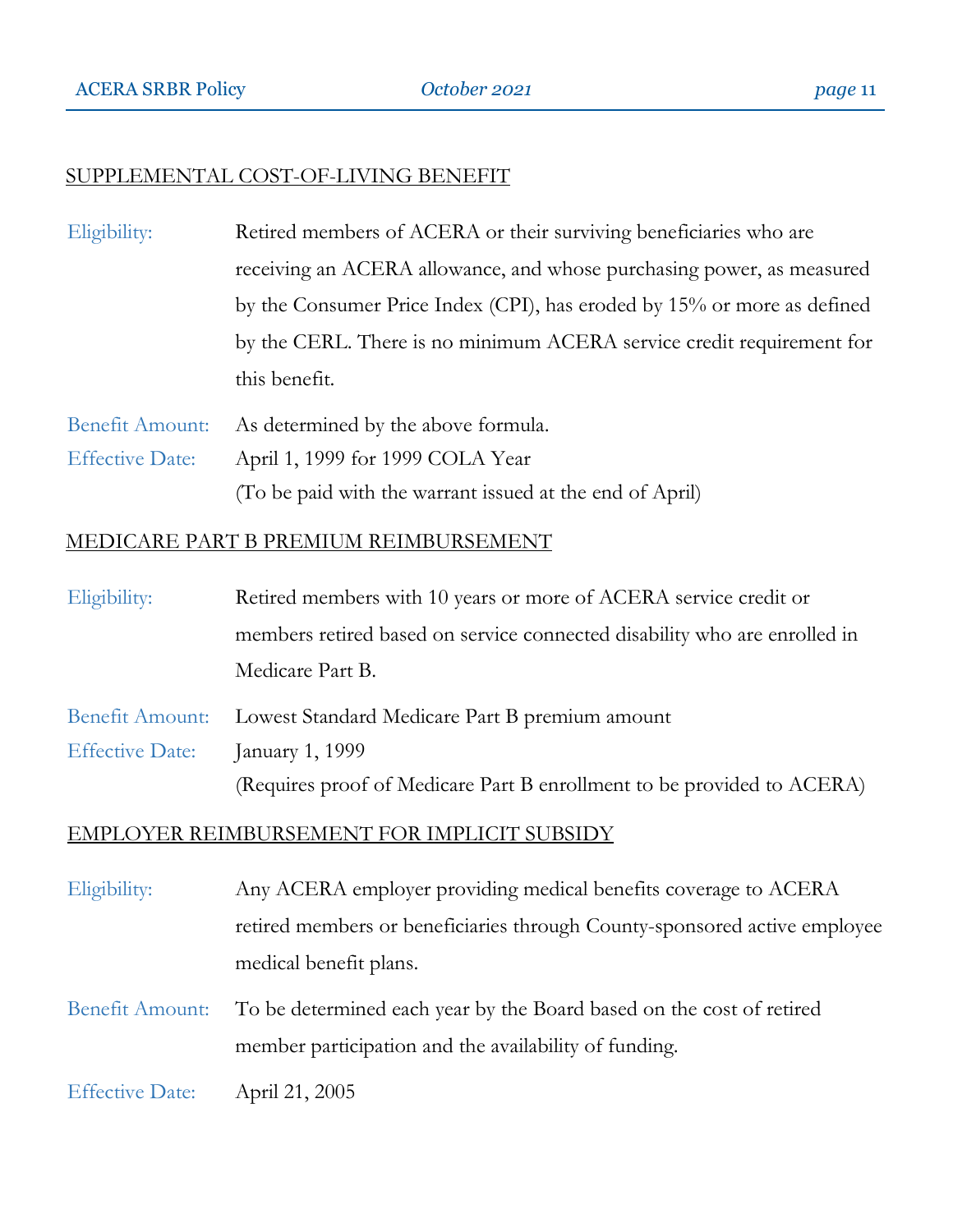Funding Policy: In March of each year, ACERA staff shall independently verify the cost associated with retired member participation. The Board shall review the program in May and determine the amount, if any, of employer reimbursement based on the funding available and the overall SRBR program goals. Any reimbursement established by the Board shall be implemented as a credit against employer retirement contributions due ACERA.

#### **Category II**

## DENTAL CARE COVERAGE CONTRIBUTION

| Eligibility: | Retired members of ACERA who are receiving ACERA allowances with ten      |
|--------------|---------------------------------------------------------------------------|
|              | or more years of ACERA service credit, members retired based on service   |
|              | connected disability, or members retired based on non-service connected   |
|              | disability with effective retirement dates on or before January 31, 2014. |

- Benefit Amount: Retired member-only Dental plan premium in accordance with the established 401(h) account mechanism.
- Effective Date: February 1, 2014

#### VISION CARE COVERAGE CONTRIBUTION

Eligibility: Retired members of ACERA who are receiving ACERA allowances with ten or more years of ACERA service credit, members retired based on service connected disability, or members retired based on non-service connected disability with effective retirement dates on or before January 31, 2014.

Benefit Amount: Retired member-only Vision plan premium in accordance with the established 401(h) account mechanism.

Effective Date: February 1, 2014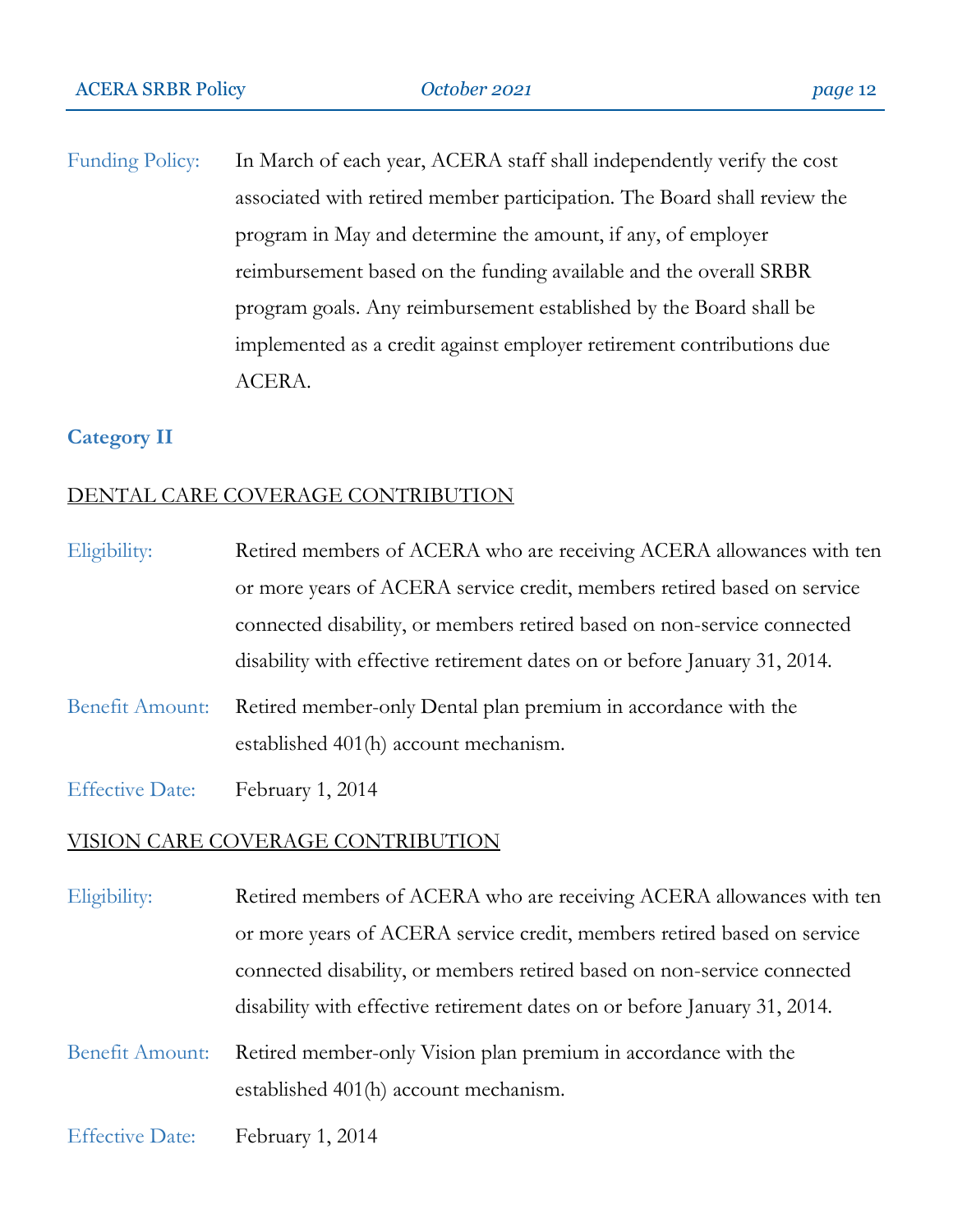#### **Closed Benefit Plans**

The following benefit plans are closed to new recipients.

- Emergency Subsidy July 1, 1997 to March 1, 2001
- Health Equity Location Plan (HELP) July 1, 1997 to March 1, 2001
- Retired Member Death Benefit August 20, 1998 to December 31, 2012; benefit amount of \$5,000.
- Active Death Equity Benefit (ADEB) July 1, 1999 to December 31, 2012
- Dental Care Coverage Contribution February 1, 1999 to January 31, 2013 for retired members with less than ten years of ACERA service credit, unless a member retired based on service connected disability, or a member retired based on non-service connected disability with an effective retirement date on or before January 31, 2014.
- Vision Care Coverage Contribution February 1, 1999 to January 31, 2013 for retired members with less than ten years of ACERA service credit, unless a member retired based on service connected disability, or a member retired based on non-service connected disability with an effective retirement date on or before January 31, 2014.

## IX. Policy History

 $\overline{a}$ 

A. The Board reviewed and affirmed this policy, with revisions, on October 21, 2021<sup>2</sup>

*<sup>2</sup> Previous amendment dates all with revisions: September 16, 2010; May 19, 2011; September 20, 2012; February 21, 2013; September 19, 2013; April 17, 2014; September 17, 2015; and May 25, 2017; and affirmed without revisions October 17, 2019.*